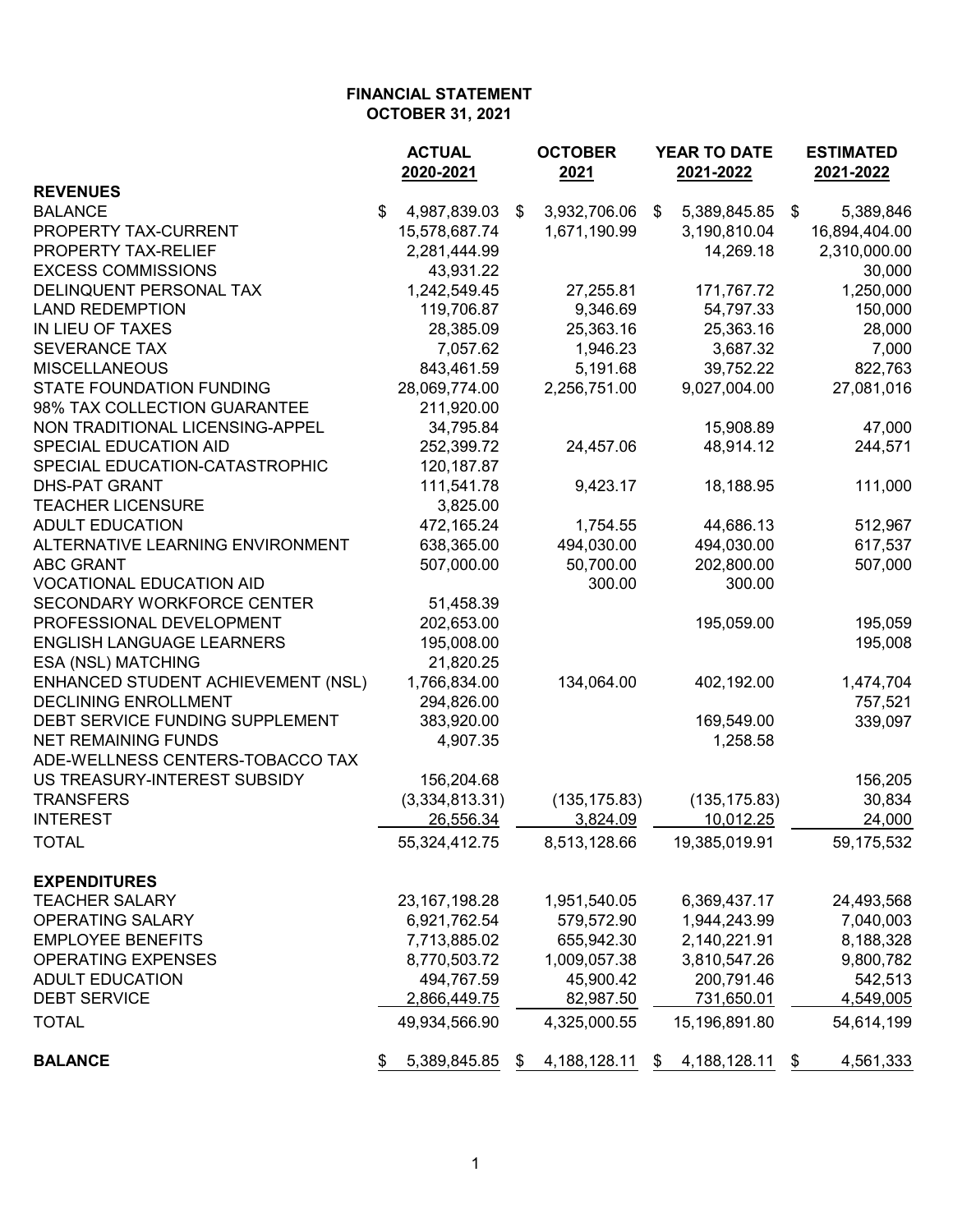|                                                    | <b>ACTUAL</b><br>2020-2021 | <b>OCTOBER</b><br>2021 | <b>YEAR TO DATE</b><br>2021-2022 | <b>ESTIMATED</b><br>2021-2022 |  |
|----------------------------------------------------|----------------------------|------------------------|----------------------------------|-------------------------------|--|
|                                                    | <b>BUILDING FUND</b>       |                        |                                  |                               |  |
| <b>REVENUES</b>                                    |                            |                        |                                  |                               |  |
| <b>BALANCE</b>                                     | \$<br>5,567,998.24         | \$14,550,244.09        | 6,391,936.99<br>\$               | 6,391,937<br>\$               |  |
| <b>GOOD FAITH DEPOSIT</b>                          | 4,907.35                   |                        | 205,100.00                       |                               |  |
| PROCEEDS FROM SALE OF BONDS                        |                            |                        | 9,798,065.50                     | 10,000,000                    |  |
| <b>ACADEMIC FACILITIES PARTNERSHIP</b>             |                            |                        |                                  |                               |  |
| <b>DEBT SAVINGS TRANSFER</b>                       | (10,048.82)                |                        |                                  |                               |  |
| NET REMAINING REFUNDING BONDS                      | (4,907.35)                 |                        |                                  |                               |  |
| <b>INTEREST</b>                                    | 9,889.06                   | 610.69                 | 2,482.82                         | 40,000                        |  |
| DONATIONS-TURF/SCOREBOARD                          | 53,050.00                  |                        |                                  |                               |  |
| REFUND PRIOR YEAR EXPENDITURES                     |                            |                        | 10,124.18                        |                               |  |
| <b>TRANSFER-OPERATING</b><br><b>TRANSFERS-TURF</b> | 3,183,495.24<br>12,500.00  |                        |                                  |                               |  |
|                                                    |                            |                        |                                  |                               |  |
| <b>TOTAL</b>                                       | 8,816,883.72               | 14,550,854.78          | 16,407,709.49                    | 16,431,937                    |  |
| <b>EXPENDITURES</b>                                |                            |                        |                                  |                               |  |
| <b>LAND</b>                                        |                            |                        |                                  |                               |  |
| PURCHASED SERVICES                                 | 501,424.73                 | 32,595.47              | 78,218.92                        | 30,000                        |  |
| <b>EQUIPMENT &amp; FURNITURE</b>                   | 108,460.69                 | 3,592.41               | 15,298.45                        | 690,000                       |  |
| <b>BUILDINGS-REMODELING</b>                        | 705,272.51                 |                        | 42,389.25                        |                               |  |
| <b>BUILDINGS-NEW &amp; ADDITIONS</b>               | 379,132.86                 | 107,351.16             | 1,651,939.79                     | 10,000,000                    |  |
| <b>RENTAL-EQUIPMENT &amp; VEHICLES</b>             |                            |                        |                                  |                               |  |
| <b>FEES</b>                                        | 49,419.00                  | 9,717.50               | 22,191.74                        | 25,000                        |  |
| <b>SUPPLIES</b>                                    | 97,741.45                  | 23,843.57              | 24,109.70                        |                               |  |
| <b>IMPROVEMENTS</b>                                | 583,495.49                 | 52,327.54              | 252,134.51                       | 3,297,697                     |  |
| <b>TOTAL</b>                                       | 2,424,946.73               | 229,427.65             | 2,086,282.36                     | 14,042,697                    |  |
| <b>BALANCE</b>                                     | 6,391,936.99               | 14,321,427.13          | 14,321,427.13                    | 2,389,240.00                  |  |
|                                                    |                            |                        |                                  |                               |  |
| <b>BALANCE</b>                                     | 3,343,691.39               | 3,719,658.00           | 3,719,658.00                     | 3,719,658.00                  |  |
| <b>INTEREST</b>                                    | 74,591.60                  | 30,614.17              | 30,614.17                        | 51,914.00                     |  |
| <b>TRANSFERS</b>                                   | 301,375.01                 | 135, 175.83            | 135, 175.83                      | 301,375.00                    |  |
| <b>SINKING FUND PAYMENTS</b>                       |                            |                        |                                  |                               |  |
| <b>BALANCE</b>                                     | 3,719,658.00               | 3,885,448.00           | 3,885,448.00                     | 4,072,947                     |  |
| <b>TOTAL BUILDING FUND</b>                         | 10,111,594.99<br>\$        | \$18,206,875.13        | \$18,206,875.13                  | 6,462,187<br>\$               |  |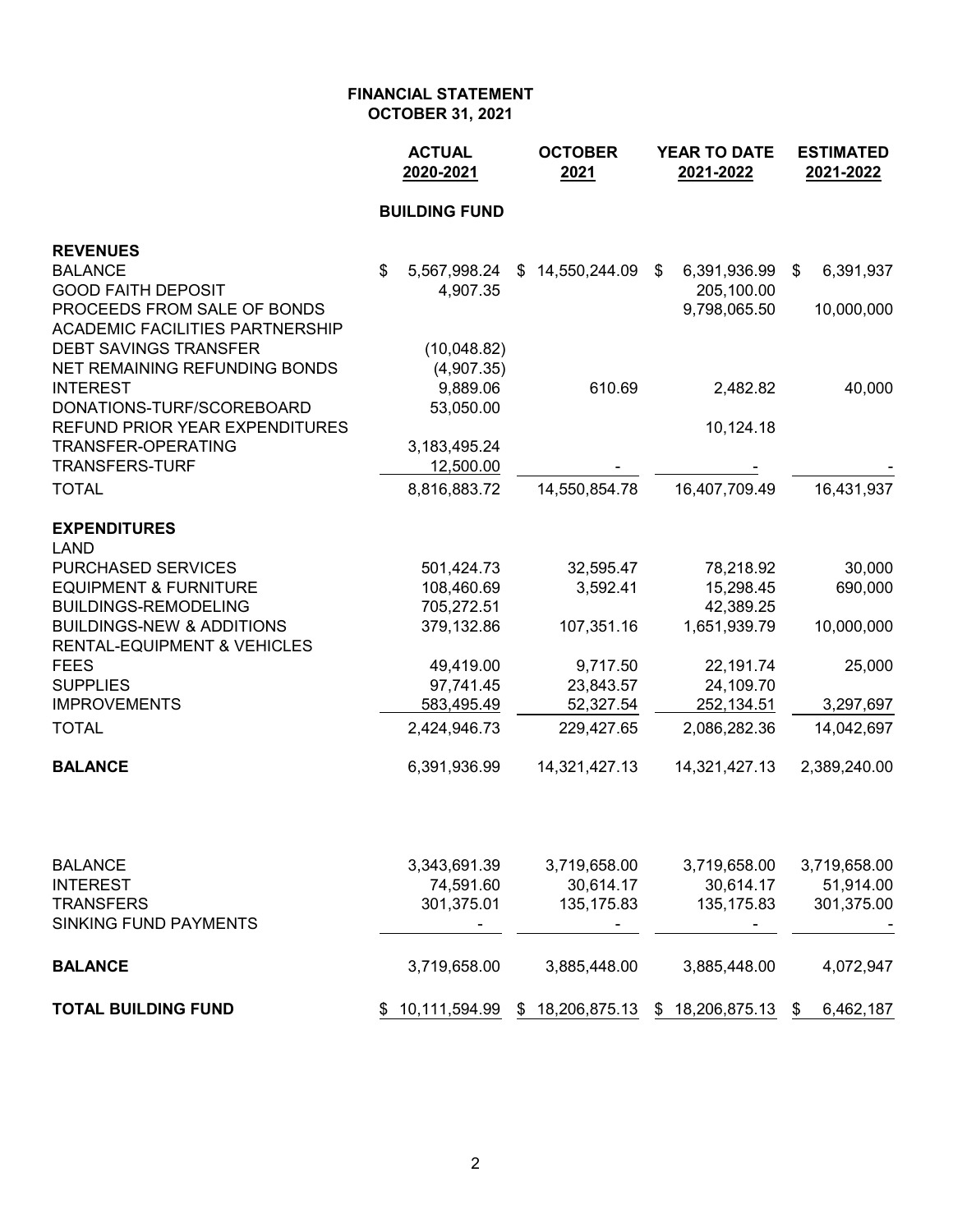|                                                                                                                                                                                                            | <b>ACTUAL</b><br>2020-2021 |                                      |    | <b>OCTOBER</b><br>2021  | <b>YEAR TO DATE</b><br>2021-2022 |                         |    | <b>ESTIMATED</b><br>2021-2022 |
|------------------------------------------------------------------------------------------------------------------------------------------------------------------------------------------------------------|----------------------------|--------------------------------------|----|-------------------------|----------------------------------|-------------------------|----|-------------------------------|
|                                                                                                                                                                                                            |                            | <b>BUILDING FUND-ADULT EDUCATION</b> |    |                         |                                  |                         |    |                               |
| <b>REVENUES</b><br><b>BALANCE</b><br><b>GENERAL IMPROVEMENT PAYMENT</b><br>REFUND PRIOR YEAR EXPENDITURE<br><b>TOTAL</b>                                                                                   | \$                         | 4,989.10 \$<br>4,989.10              |    | 4,989.10 \$<br>4,989.10 |                                  | 4,989.10 \$<br>4,989.10 |    | 4,989<br>4,989                |
| <b>EXPENDITURES</b><br>ARCHITECT & ENGINEERS<br><b>PURCHASED SERVICES</b><br><b>LAND &amp; IMPROVEMENTS</b><br><b>BUILDINGS-NEW &amp; ADDITIONS</b><br><b>SUPPLIES</b><br><b>EQUIPMENT</b><br><b>TOTAL</b> |                            |                                      |    |                         |                                  |                         |    |                               |
|                                                                                                                                                                                                            |                            |                                      |    |                         |                                  |                         |    |                               |
| <b>BALANCE</b>                                                                                                                                                                                             | \$                         | 4,989.10                             | \$ | 4,989.10                | \$                               | 4,989.10                | \$ | 4,989                         |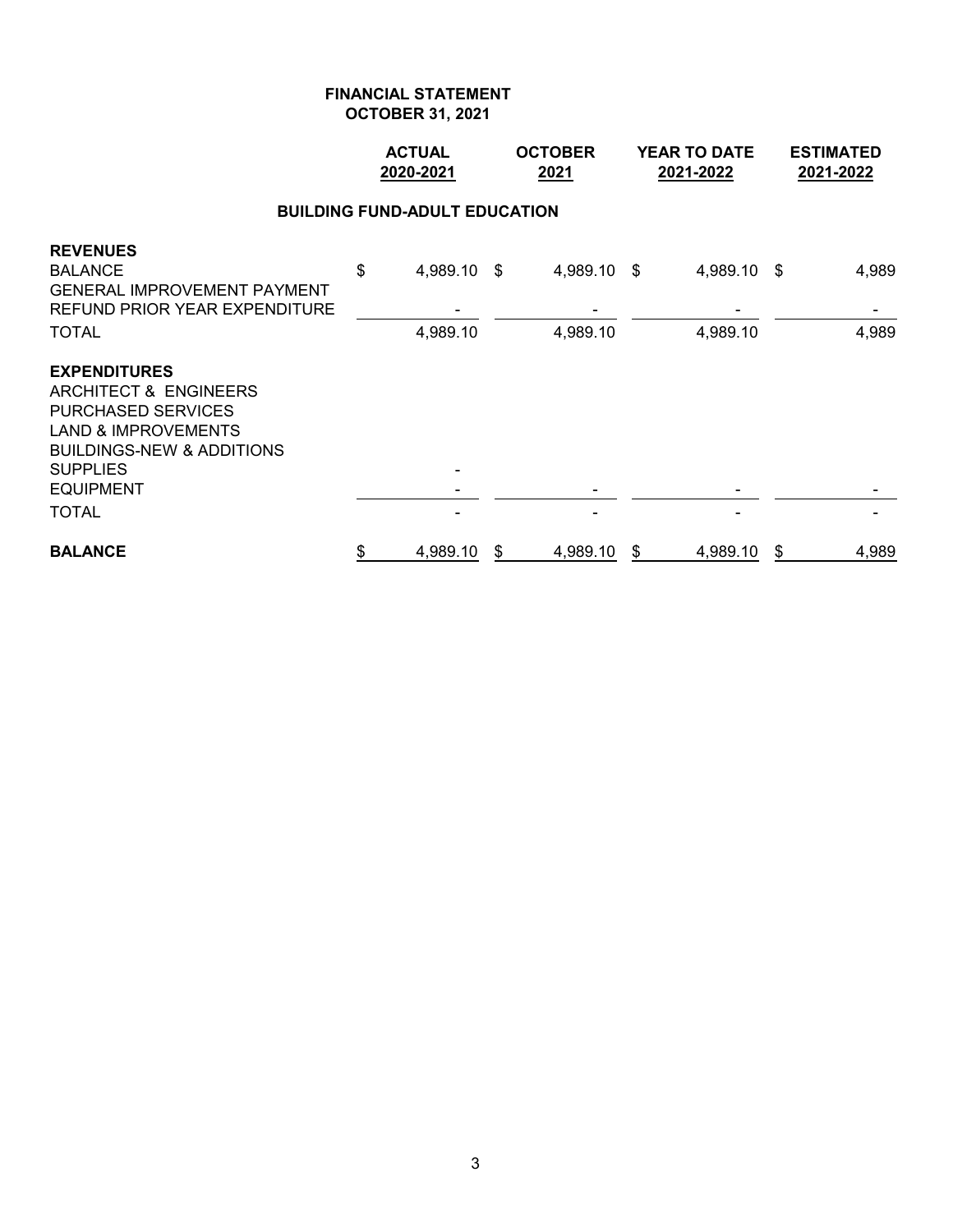|                                           | <b>ACTUAL</b><br>2020-2021             | <b>OCTOBER</b><br>2021  | <b>YEAR TO DATE</b><br>2021-2022 |                    |    | <b>ESTIMATED</b><br>2021-2022 |  |
|-------------------------------------------|----------------------------------------|-------------------------|----------------------------------|--------------------|----|-------------------------------|--|
|                                           | <b>FEDERAL PROGRAMS</b>                |                         |                                  |                    |    |                               |  |
| <b>REVENUES</b>                           |                                        |                         |                                  |                    |    |                               |  |
| <b>BALANCE</b>                            | $\boldsymbol{\mathsf{S}}$<br>79,897.93 | \$<br>$(863,929.66)$ \$ |                                  | 82,253.05          | \$ | 82,253                        |  |
| TITLE I,                                  | 2,073,824.08                           | 465,766.01              |                                  | 926,081.29         |    | 2,078,813                     |  |
| ARKANSAS MEDICAID PROGRAM                 | 160,684.94                             | 18,069.12               |                                  | 24,469.88          |    | 127,175                       |  |
| TITLE VI-B,                               | 1,395,999.83                           | 84,119.83               |                                  | 274,791.48         |    | 1,270,569                     |  |
| <b>IDEA EARLY CHILDHOOD</b>               | 54,518.48                              | 5,030.58                |                                  | 10,054.12          |    | 59,303                        |  |
| <b>ARMAC</b>                              | 337,486.96                             |                         |                                  | 153,023.37         |    | 275,000                       |  |
| <b>VOCATIONAL REHABILITATION SERVICES</b> | 4,800.00                               |                         |                                  | 6,400.00           |    |                               |  |
| TITLE I, MIGRANT                          | 144,452.67                             | 9,144.83                |                                  | 18,289.96          |    | 104,145                       |  |
| <b>TITLE IIA</b>                          | 240,675.90                             |                         |                                  |                    |    | 274,564                       |  |
| <b>TITLE III</b>                          | 36,998.64                              | 3,313.53                |                                  | 36,592.87          |    | 82,326                        |  |
| <b>TITLE IV</b>                           | 128,956.61                             |                         |                                  |                    |    | 144,149                       |  |
| ARP SPECIAL ED                            |                                        | 20,565.23               |                                  | 20,565.23          |    | 314,805                       |  |
| DHS CHILD CARE                            | 36,000.00                              |                         |                                  | 12,000.00          |    |                               |  |
| ADE COVID EMERGENCY LEAVE                 | 330,512.83                             |                         |                                  |                    |    |                               |  |
| <b>CARES ACT ESSER I</b>                  | 1,388,411.58                           |                         |                                  | 0.01               |    |                               |  |
| <b>ESSER II</b>                           | 4,212,115.06                           | 218,477.89              |                                  | 625,198.33         |    | 2,169,499                     |  |
| ARP (ESSER III)                           |                                        | 246,594.00              |                                  | 246,594.00         |    | 14,347,975                    |  |
| CARES ACT-SCHOOL MEALS                    | 183,495.24                             |                         |                                  |                    |    |                               |  |
| ROTC REIMBURSEMENT                        | 35,974.72                              | 2,137.67                |                                  | 6,341.75           |    | 40,351                        |  |
| <b>ADULT ED</b>                           | 185,220.87                             | 6,057.32                |                                  | 15,472.46          |    | 200,956                       |  |
| <b>TOTAL</b>                              | 11,030,026.34                          | 215,346.35              |                                  | 2,458,127.80       |    | 21,571,882                    |  |
| <b>EXPENDITURES</b>                       |                                        |                         |                                  |                    |    |                               |  |
| <b>TITLE I</b>                            | 2,443,456.59                           | 219,871.05              |                                  | 1,109,974.04       |    | 2,497,526                     |  |
| ARKANSAS MEDICAID PROGRAM                 | 217,907.93                             | 3,832.96                |                                  | 43,888.50          |    | 127,175                       |  |
| <b>TITLE VI-B</b>                         | 1,395,999.83                           | 95,155.00               |                                  | 367,127.23         |    | 1,270,569                     |  |
| <b>IDEA EARLY CHILDHOOD</b>               | 47,434.40                              | 5,030.58                |                                  | 15,084.70          |    | 59,303                        |  |
| <b>ARMAC</b>                              | 288,587.00                             | 36,458.63               |                                  | 121,981.29         |    | 346,575                       |  |
| VOCATIONAL REHABILITATION SERVICES        | 4,799.99                               |                         |                                  | 6,400.00           |    |                               |  |
| TITLE I, MIGRANT                          | 144,452.67                             | 9,145.17                |                                  | 27,435.13          |    | 104,145                       |  |
| ARP SPECIAL ED                            |                                        |                         |                                  | 18,312.62          |    | 314,805                       |  |
| ADE COVID EMERGENCY LEAVE                 | 330,512.83                             |                         |                                  |                    |    |                               |  |
| CARES ACT (ESSER I)                       | 1,395,495.67                           | 0.01                    |                                  | 0.01               |    |                               |  |
| CARES ACT-SCHOOL MEALS                    | 183,495.24                             |                         |                                  |                    |    |                               |  |
| CARES ACT (ESSER II)                      | 4,209,780.75                           | 174,497.69              |                                  | 738,046.25         |    | 2,169,499                     |  |
| ARP (ESSER III)                           |                                        | 50,946.71               |                                  | 297,540.71         |    | 14,347,975                    |  |
| <b>ROTC</b>                               | 35,974.72                              | 3,452.10                |                                  | 10,254.56          |    | 40,351                        |  |
| <b>ADULT EDUCATION</b>                    | 187,555.17                             | 17,956.16               |                                  | 64,209.10          |    | 200,956                       |  |
| DHS CHILD CARE                            | 25,321.86                              |                         |                                  | 2,800.00           |    | 10,678                        |  |
| <b>TITLE IIA</b>                          |                                        |                         |                                  |                    |    |                               |  |
| <b>TITLE III</b>                          | 36,998.64                              | 15,315.97               |                                  | 51,389.34          |    | 82,326                        |  |
| TITLE IV                                  |                                        |                         |                                  |                    |    |                               |  |
| <b>TOTAL</b>                              | 10,947,773.29                          | 631,662.03              |                                  | 2,874,443.48       |    | 21,571,882                    |  |
| <b>BALANCE</b>                            | 82,253.05<br>\$                        | \$<br>$(416,315.68)$ \$ |                                  | $(416, 315.68)$ \$ |    |                               |  |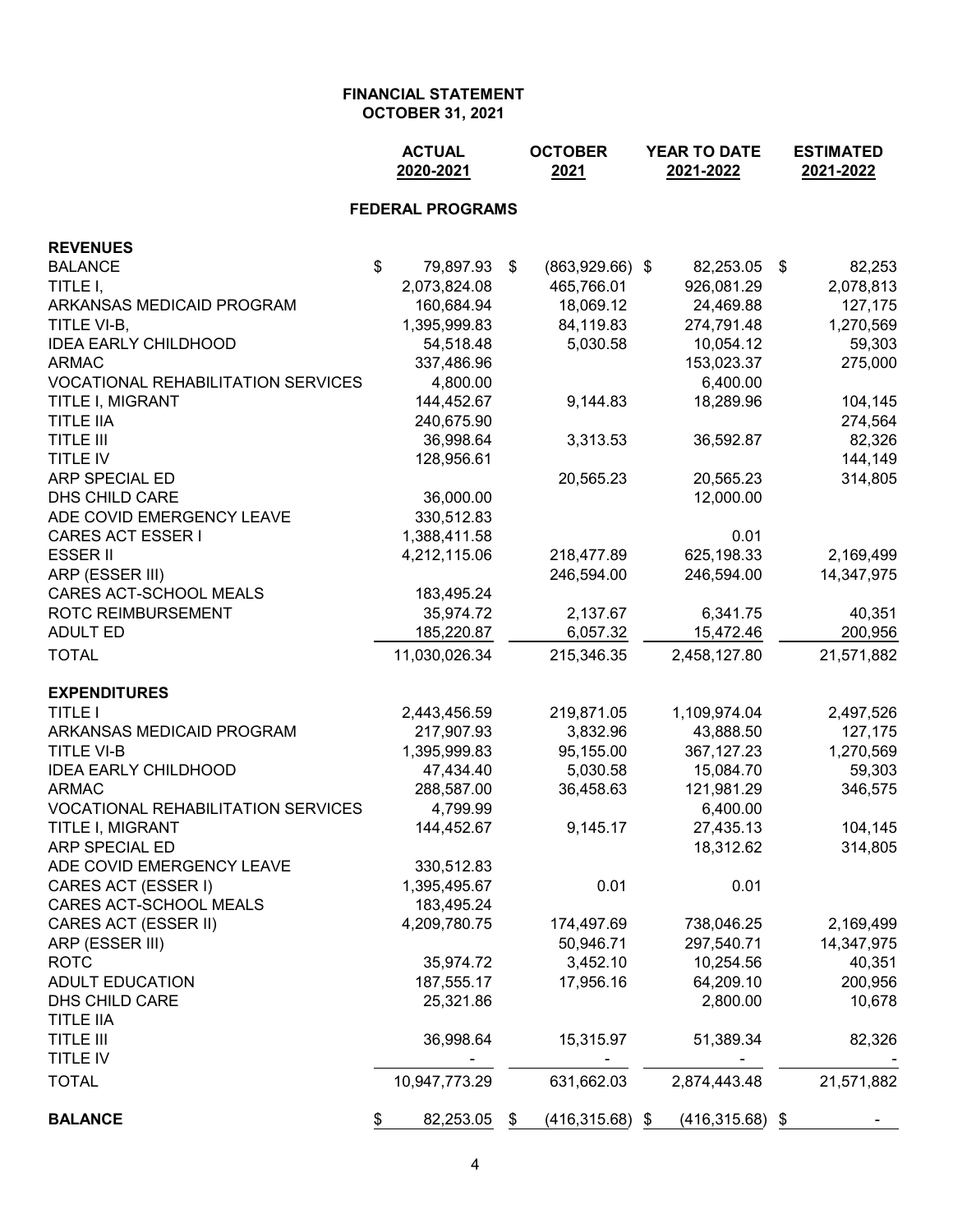|                                                                                                                             | <b>ACTUAL</b><br>2020-2021<br>2021                                    |    | <b>OCTOBER</b>                                                   | YEAR TO DATE<br>2021-2022 |                                                                   |      | <b>ESTIMATED</b><br>2021-2022                             |  |  |
|-----------------------------------------------------------------------------------------------------------------------------|-----------------------------------------------------------------------|----|------------------------------------------------------------------|---------------------------|-------------------------------------------------------------------|------|-----------------------------------------------------------|--|--|
|                                                                                                                             |                                                                       |    |                                                                  |                           |                                                                   |      |                                                           |  |  |
| <b>REVENUES</b><br><b>BALANCE</b><br><b>LUNCH &amp; BREAKFAST SALES</b><br><b>REIMBURSEMENT</b><br><b>LUNCH CHARGES</b>     | \$<br>646,895.40 \$<br>28,683.39<br>2,407,877.67                      |    | 684,639.66<br>4,050.04<br>378,577.75                             | -\$                       | 733,628.55<br>8,773.12<br>634,936.12                              | - \$ | 733,629<br>397,000<br>2,400,000                           |  |  |
| CNU EMERGENCY OPERATIONS<br><b>OTHER INCOME</b><br><b>TOTAL</b>                                                             | 444,319.82<br>3,527,776.28                                            |    | 12,985.70<br>1,080,253.15                                        |                           | 174,776.50<br>1,552,114.29                                        |      | 160,242<br>346,030<br>4,036,900                           |  |  |
| <b>EXPENDITURES</b><br><b>SALARIES</b><br><b>BENEFITS</b><br><b>FOOD PURCHASES</b><br><b>OTHER EXPENSES</b><br><b>TOTAL</b> | 1,329,988.13<br>375,209.31<br>998,412.26<br>90,538.03<br>2,794,147.73 |    | 109,583.60<br>32,516.29<br>122,859.49<br>12,468.27<br>277,427.65 |                           | 356,166.24<br>103,753.04<br>260,566.70<br>28,802.81<br>749,288.79 |      | 1,355,246<br>388,273<br>1,188,002<br>287,242<br>3,218,762 |  |  |
| <b>BALANCE</b><br><b>TOTAL BALANCES</b>                                                                                     | \$<br>733,628.55<br><u>16,322,311.54</u>                              | \$ | 802,825.50<br>\$22,786,502.16                                    | \$                        | 802,825.50<br>\$22,786,502.16                                     |      | 818,138                                                   |  |  |
|                                                                                                                             |                                                                       |    |                                                                  |                           |                                                                   |      |                                                           |  |  |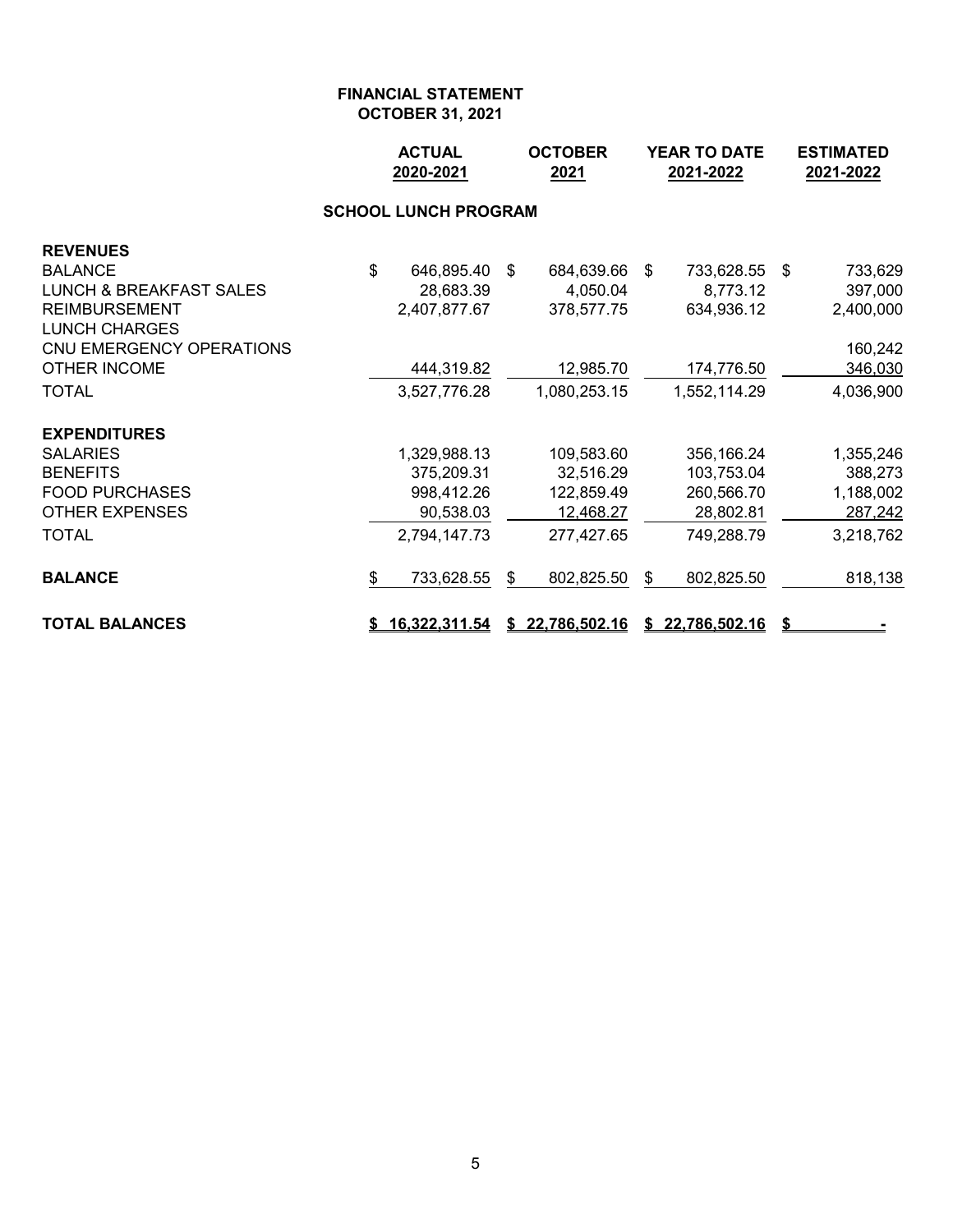|                                 |    | <b>ACTUAL</b><br><b>OCTOBER</b><br>2020-2021<br>2021 |  |                   | <b>YEAR TO DATE</b><br>2021-2022 |                   |     | <b>ESTIMATED</b><br>2015-2016 |  |  |  |  |  |
|---------------------------------|----|------------------------------------------------------|--|-------------------|----------------------------------|-------------------|-----|-------------------------------|--|--|--|--|--|
| <b>SCHOOL ACTIVITY ACCOUNTS</b> |    |                                                      |  |                   |                                  |                   |     |                               |  |  |  |  |  |
| <b>REVENUES</b>                 |    |                                                      |  |                   |                                  |                   |     |                               |  |  |  |  |  |
| <b>BALANCE</b>                  | \$ | 571,961.98 \$                                        |  | 711,268.16 \$     |                                  | 602,689.29        | -\$ | 519,770                       |  |  |  |  |  |
| <b>ADMISSIONS</b>               |    | 140,983.41                                           |  | 36,814.14         |                                  | 111,779.04        |     |                               |  |  |  |  |  |
| <b>SCHOOL SPONSORED SALES</b>   |    | 48,657.10                                            |  | 14,730.08         |                                  | 31,630.59         |     |                               |  |  |  |  |  |
| STUDENT SPONSORED SALES         |    | 152,236.74                                           |  | 52,304.35         |                                  | 85,993.97         |     |                               |  |  |  |  |  |
| OTHER STUDENT ACTIVITIES        |    | 113,500.61                                           |  | 17,063.70         |                                  | 88,059.13         |     |                               |  |  |  |  |  |
| OTHER COMMUNITY SERVICES        |    | 2,140.80                                             |  |                   |                                  | 1,390.80          |     |                               |  |  |  |  |  |
| PRIVATE CONTRIBUTIONS           |    | 100,995.30                                           |  | 10,473.52         |                                  | 30,615.96         |     |                               |  |  |  |  |  |
| <b>MISCELLANEOUS</b>            |    | 2,569.18                                             |  |                   |                                  | 889.90            |     | $\overline{\mathsf{C}}$       |  |  |  |  |  |
| <b>TOTAL</b>                    |    | 1,133,045.12                                         |  | 842,653.95        |                                  | 953,048.68        |     | 519,770                       |  |  |  |  |  |
| <b>EXPENDITURES</b>             |    |                                                      |  |                   |                                  |                   |     |                               |  |  |  |  |  |
| <b>SALARIES</b>                 |    | 14,564.18                                            |  |                   |                                  |                   |     |                               |  |  |  |  |  |
| <b>BENEFITS</b>                 |    | 3,146.75                                             |  |                   |                                  |                   |     |                               |  |  |  |  |  |
| <b>PURCHASES SERVICES</b>       |    | 104,115.25                                           |  | 13,595.13         |                                  | 39,674.13         |     |                               |  |  |  |  |  |
| <b>SUPPLIES &amp; MATERIALS</b> |    | 376,866.06                                           |  | 42,466.54         |                                  | 113,772.70        |     |                               |  |  |  |  |  |
| <b>FIXED ASSETS</b>             |    | 3,396.01                                             |  | 2,724.43          |                                  | 2,724.43          |     |                               |  |  |  |  |  |
| <b>DUES &amp; FEES</b>          |    | 28,267.58                                            |  |                   |                                  | 13,009.57         |     | $\overline{\mathsf{C}}$       |  |  |  |  |  |
|                                 |    | 530,355.83                                           |  | 58,786.10         |                                  | 169,180.83        |     |                               |  |  |  |  |  |
| <b>BALANCE</b>                  | \$ | 602,689.29                                           |  | <u>783,867.85</u> | \$                               | <u>783,867.85</u> | S   | 519,770                       |  |  |  |  |  |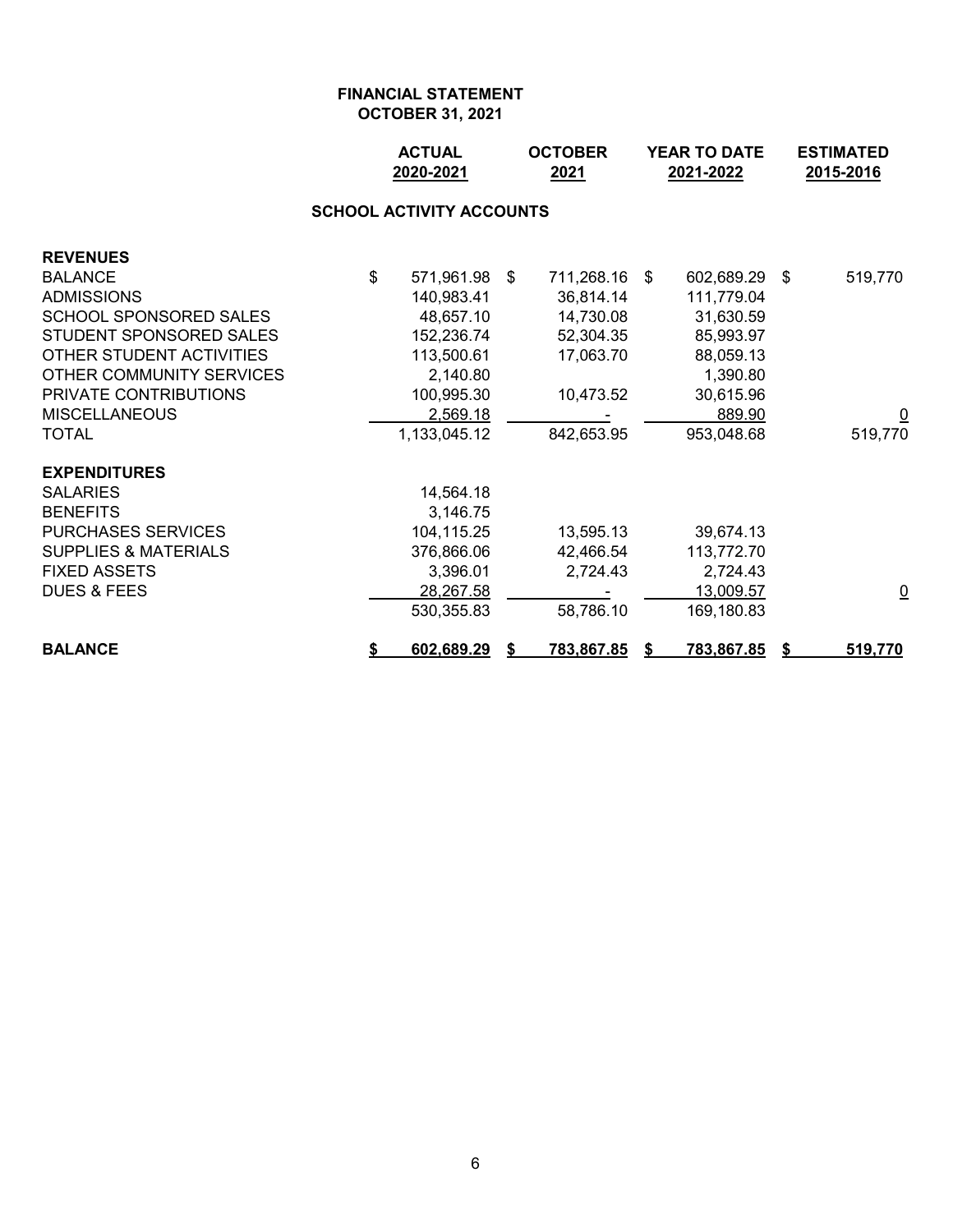#### **CITIZENS BANK ACCOUNT BALANCES OCTOBER 31, 2021**

CHECKING ACCOUNT #0376886401 \$ 16,104,550.96

## **SCHEDULE OF INVESTMENTS OCTOBER 31, 2021**

PURCHASED CERTIFICATE OF DEPOSIT 07/04/2021 IN THE AMOUNT OF \$3,715,608.04 AT A RATE OF .20% MATURING 11/04/2021 3,715,608.04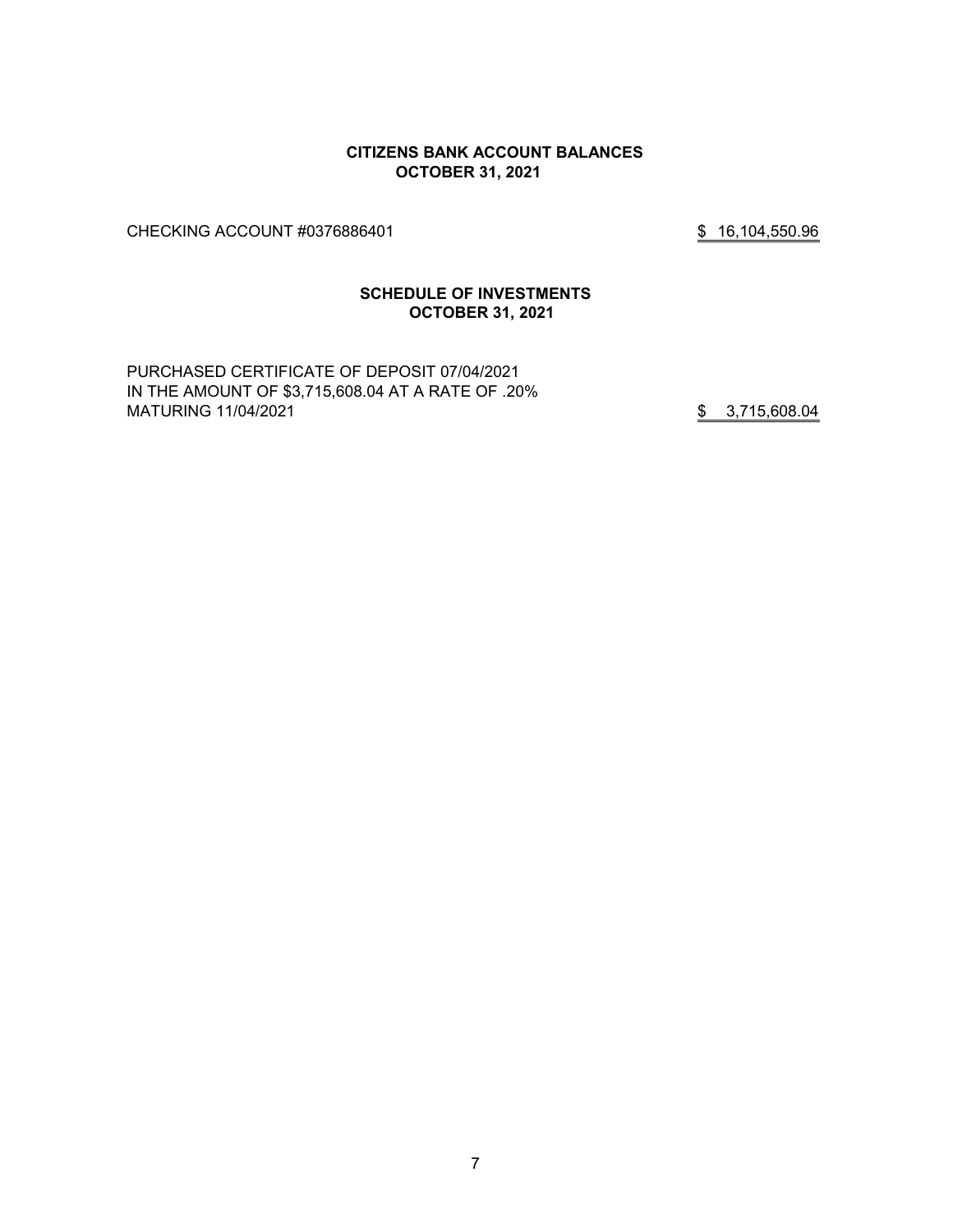# **MISCELLANEOUS INCOME ACCOUNT ANALYSIS OCTOBER 2021**

| <b>G/T ADVANCED PLACEMENT</b><br>ARVEST GRANT - BASEBALL<br>NBC STATE BONUS PASS THRU<br>ADE COMPUTER SCIENCE BONUS PASS THRU<br>1,224.00<br>PRIVATE DONATIONS<br>1,439.00<br>POINTER PLACE REIMBURSEMENT<br><b>BASKETBALL REIMBURSE SCORING TABLE</b><br>EARLY CARE & EDUCATION GRANT<br>AR SCHOOL RECOGNITION<br>GENERAL IMPROVEMENT FUND GRANT-ADULT ED<br>NEW CTE PROGRAM START UP GRANTS<br><b>FACILITIES &amp; TRANSPORTATION REIMBURSEMENT</b><br>1.00<br>PERCENTAGE THEATER ADMISSIONS<br><b>MASCOT ROYALTIES</b><br>536.48<br>536.48<br><b>HALL OF HONOR</b><br><b>REIMBURSEMENT FEES</b><br><b>PRIOR YEAR LUNCH CHARGES</b> |
|---------------------------------------------------------------------------------------------------------------------------------------------------------------------------------------------------------------------------------------------------------------------------------------------------------------------------------------------------------------------------------------------------------------------------------------------------------------------------------------------------------------------------------------------------------------------------------------------------------------------------------------|
|                                                                                                                                                                                                                                                                                                                                                                                                                                                                                                                                                                                                                                       |
|                                                                                                                                                                                                                                                                                                                                                                                                                                                                                                                                                                                                                                       |
|                                                                                                                                                                                                                                                                                                                                                                                                                                                                                                                                                                                                                                       |
|                                                                                                                                                                                                                                                                                                                                                                                                                                                                                                                                                                                                                                       |
|                                                                                                                                                                                                                                                                                                                                                                                                                                                                                                                                                                                                                                       |
|                                                                                                                                                                                                                                                                                                                                                                                                                                                                                                                                                                                                                                       |
|                                                                                                                                                                                                                                                                                                                                                                                                                                                                                                                                                                                                                                       |
|                                                                                                                                                                                                                                                                                                                                                                                                                                                                                                                                                                                                                                       |
|                                                                                                                                                                                                                                                                                                                                                                                                                                                                                                                                                                                                                                       |
|                                                                                                                                                                                                                                                                                                                                                                                                                                                                                                                                                                                                                                       |
|                                                                                                                                                                                                                                                                                                                                                                                                                                                                                                                                                                                                                                       |
|                                                                                                                                                                                                                                                                                                                                                                                                                                                                                                                                                                                                                                       |
|                                                                                                                                                                                                                                                                                                                                                                                                                                                                                                                                                                                                                                       |
|                                                                                                                                                                                                                                                                                                                                                                                                                                                                                                                                                                                                                                       |
|                                                                                                                                                                                                                                                                                                                                                                                                                                                                                                                                                                                                                                       |
|                                                                                                                                                                                                                                                                                                                                                                                                                                                                                                                                                                                                                                       |
|                                                                                                                                                                                                                                                                                                                                                                                                                                                                                                                                                                                                                                       |
| <b>GAME &amp; FISH GRANT</b>                                                                                                                                                                                                                                                                                                                                                                                                                                                                                                                                                                                                          |
| <b>REFUND PRIOR YEAR EXPENSES</b><br>3,906.48<br>19,992.89                                                                                                                                                                                                                                                                                                                                                                                                                                                                                                                                                                            |
| CAREER NEW PROGRAM START UP                                                                                                                                                                                                                                                                                                                                                                                                                                                                                                                                                                                                           |
| <b>EMPLOYEE JURY/SUBPOENA FEES</b><br>66.20<br>66.20                                                                                                                                                                                                                                                                                                                                                                                                                                                                                                                                                                                  |
| HANNA OIL-GAS & ROYALTY                                                                                                                                                                                                                                                                                                                                                                                                                                                                                                                                                                                                               |
| STEPHENS PRODUCTION-GAS ROYALTIES<br>121.28                                                                                                                                                                                                                                                                                                                                                                                                                                                                                                                                                                                           |
| WAELDER OIL & GAS-GAS ROYALTIES                                                                                                                                                                                                                                                                                                                                                                                                                                                                                                                                                                                                       |
| <b>XTO ENERGY-GAS ROYALTY</b>                                                                                                                                                                                                                                                                                                                                                                                                                                                                                                                                                                                                         |
| MERIT ENERGY-GAS ROYALTY<br>354.40<br>1,202.92                                                                                                                                                                                                                                                                                                                                                                                                                                                                                                                                                                                        |
| SALE OF FIXED ASSETS & SUPPLIES                                                                                                                                                                                                                                                                                                                                                                                                                                                                                                                                                                                                       |
| <b>REBATE</b>                                                                                                                                                                                                                                                                                                                                                                                                                                                                                                                                                                                                                         |
| ATU-REIMBURSEMENT CONCURRENT CREDIT                                                                                                                                                                                                                                                                                                                                                                                                                                                                                                                                                                                                   |
| <b>JATC-FEES</b>                                                                                                                                                                                                                                                                                                                                                                                                                                                                                                                                                                                                                      |
| PAYROLL REIMBURSEMENT-TRANSFER                                                                                                                                                                                                                                                                                                                                                                                                                                                                                                                                                                                                        |
| 93.12<br>FEDERAL FLOOD CONTROL<br>93.12                                                                                                                                                                                                                                                                                                                                                                                                                                                                                                                                                                                               |
| FEDERAL MINERAL LEASE                                                                                                                                                                                                                                                                                                                                                                                                                                                                                                                                                                                                                 |
| PROPERTY DAMAGES REIMBURSEMENTS<br>235.00<br>1,080.33                                                                                                                                                                                                                                                                                                                                                                                                                                                                                                                                                                                 |
| <b>ETS HONORARIUM</b>                                                                                                                                                                                                                                                                                                                                                                                                                                                                                                                                                                                                                 |
| <b>USAC E-RATE</b>                                                                                                                                                                                                                                                                                                                                                                                                                                                                                                                                                                                                                    |
| <b>BLUEBIRD WNC445 SPECTRUM LEASE</b><br>13,995.00                                                                                                                                                                                                                                                                                                                                                                                                                                                                                                                                                                                    |
| <b>PHOTOGRAPHY</b>                                                                                                                                                                                                                                                                                                                                                                                                                                                                                                                                                                                                                    |
| <b>TOTAL</b><br>\$<br>5,191.68<br>39,752.22<br>- \$                                                                                                                                                                                                                                                                                                                                                                                                                                                                                                                                                                                   |